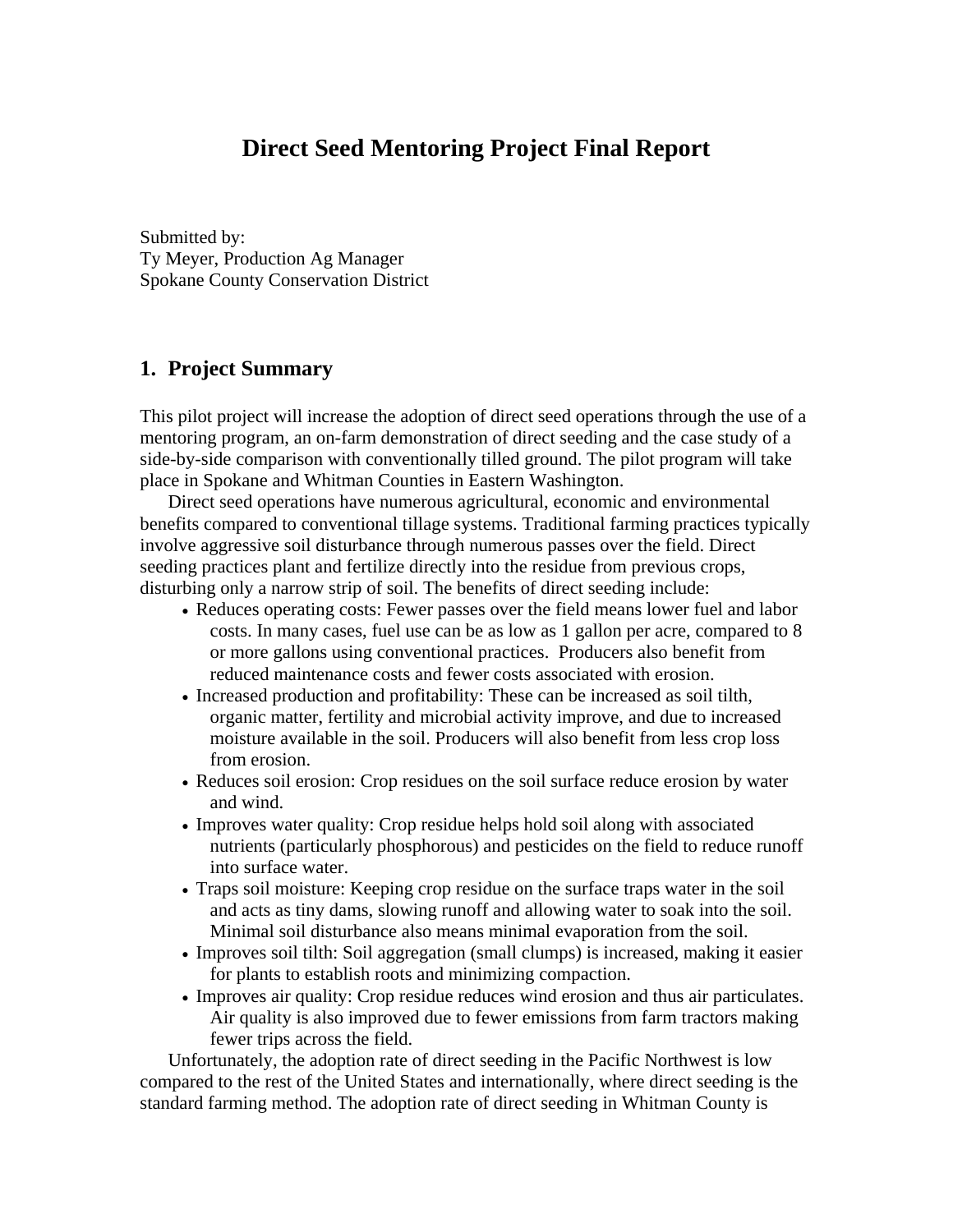approximately 10% and Spokane County is approximately 40%. The low adoption rate is primarily due to the lack of expertise and support available to those transitioning to direct seed systems, the high cost of new equipment, and concern about potential yield losses. This project addresses these barriers by providing mentors to educate new direct seed operators, providing equipment and custom seeding as a first step in transitioning to direct seeding, and providing a side-by-side comparison of direct seed and conventional tillage operations.

The goal is to successfully put direct seed systems on the ground while disproving the perceptions of yield loss and high transition costs. A particular focus will be placed on helping producers through the transition period as the grower becomes familiar with the details of the system and as the condition of the soil improves.

This project will identify four influential tillage farmers in Spokane and Whitman counties and pair them with one of two to four direct seed mentors. Mentors will be sought based in part on providing the participating farmers with a choice of direct seed equipment (e.g., Cross-Slot, John Deere, and Horsch). This will also allow for some comparison of crop yield, soil quality and other factors between the different equipment.

The participating producers will be asked to implement, with the mentors help, a sideby-side 50 to 100 acre direct seed trial on their farm. The producer will select their mentor from among those signed-up for the project. A producer's decision will be based on the type of direct seed equipment desired and the producers' willingness to work with the mentor. The mentor will provide education, as well as custom seeding using his own equipment. This will expose the novice direct seeding farmers to the intricacies of a direct seed system and give them the best chance of success by utilizing the experience of their mentor. This will also allow the farmer to experience direct seeding without the expense of purchasing his own equipment. The producer will supply all inputs, including but not limited to seed, fertilizer and fuel for the acreage being direct seeded. The producer will have the option of seeding additional acres, but will be responsible for those costs.

An Ag Economist from Washington State University will be hired to analyze the economics of both the conventional and the direct seed operations. Tours involving other producers, professionals, lenders and farmers will be used to advertise the results and increase knowledge about direct seeding. An aggressive social marketing program will also be developed to exchange information. For example, a local direct seed discussion group will be formed with interested producers to help identify barriers to the adoption of direct seeding and provide education about direct seeding and the case studies.

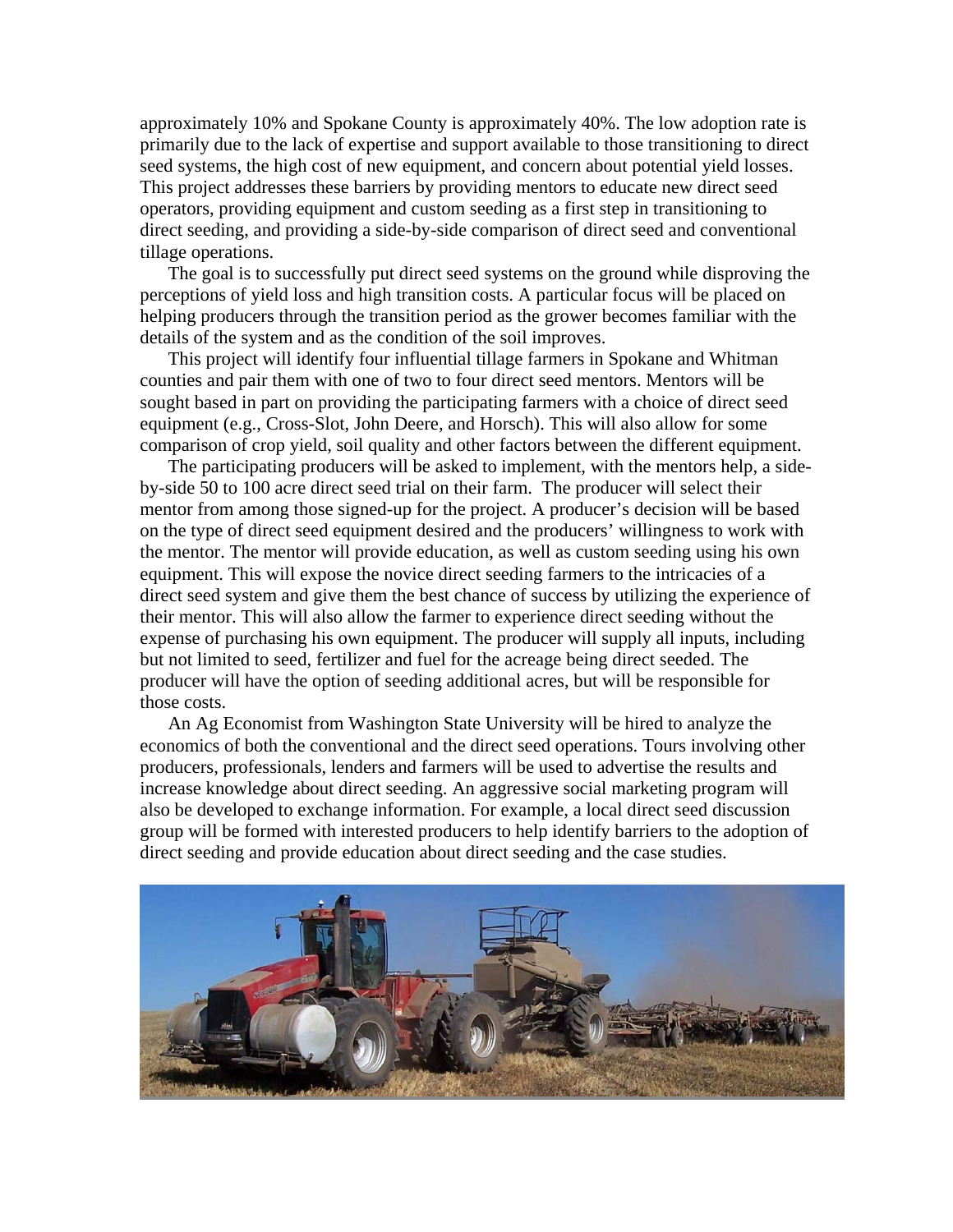*Agricultural Profitability -* Direct seed practices can significantly improve agricultural productivity and profitability. Input costs are reduced as less fuel and labor is required due to fewer trips across the field compared to conventional farming techniques. In many cases, fuel use can be 3 gallons per acres (as low as 1 gallon per acre in some cases), compared to 8 or more gallons using conventional practices. Maintenance and labor costs are also reduced. Producers will also benefit from fewer costs associated with erosion, including dredging streams and installing erosion control measures. Production and profitability can be increased as soil tilth, organic matter, fertility and microbial activity improve, and due to increased moisture available in the soil. Producers will also benefit from less crop loss from erosion.

*Environmental Improvements -* This project will focus on the Hangman Creek and Palouse River watersheds in Eastern Washington. Hangman Creek has been shown to contribute significant sediment loads to the Spokane River system. Over a four-year study, the annual suspended sediment loads from Hangman Creek varied from 3,430 tons in a low flow year (annual flow of 83.7 cfs) to 175,000 tons at an annual flow of 315 cfs. The Conservation District has estimated that over the past 50 years, Hangman Creek has delivered approximately 27.6 million tons of suspended sediment to the Spokane River/Lake Spokane system. The Palouse River drainage in Whitman County is facing similar issues with erosion and sediment loading. Water quality violations and habitat degradation within each of these water systems can be at least partially attributed to the sediment loads and the nutrients that attach to the fine sediment particles. A main source of the sediment loads is agricultural, in particular, annual conventional tillage plowing and lack of residue that result in overland erosion that pollutes surface waters.

Direct seed operations are one method to help significantly reduce the sediment runoff and water pollution from agricultural lands compared to conventional tillage methods. The U.S. Department of Agriculture and Washington State University have conducted long-term research on the amount of sediment reduced, which has been confirmed by the Natural Resources Conservation Service (NRCS). The incorporation of additional direct seed systems in the region should help reduce the nutrient loading by reducing the amount of erosion and runoff from agricultural land into the regional streams. Annual soil losses from cereal grain cropland in Spokane County average 12.3 tons/acre with conventional tillage, 5.8 tons/acre with minimum conservation tillage and 2.4 tons/acre using no-till or direct seeding (depending on slope and soil conditions). By averaging the annual soil loss per acre for each of the three categories, the countywide average is 6.8 tons/acre. At least 30% of the eroded soil is deposited in Spokane County perennial streams each year. Therefore, the total amount of stream sediment loading can be reduced through the incorporation of direct seeding.

In addition, direct seeding provides carbon sequestration, offsetting the harmful impacts of green house gasses. Several direct seed farmers in the State of Washington currently have carbon sequestration contracts. Air quality benefits will also accrue from reduced emissions as the tractors take fewer trips across the direct seeded fields and from reduced particulates due to wind erosion.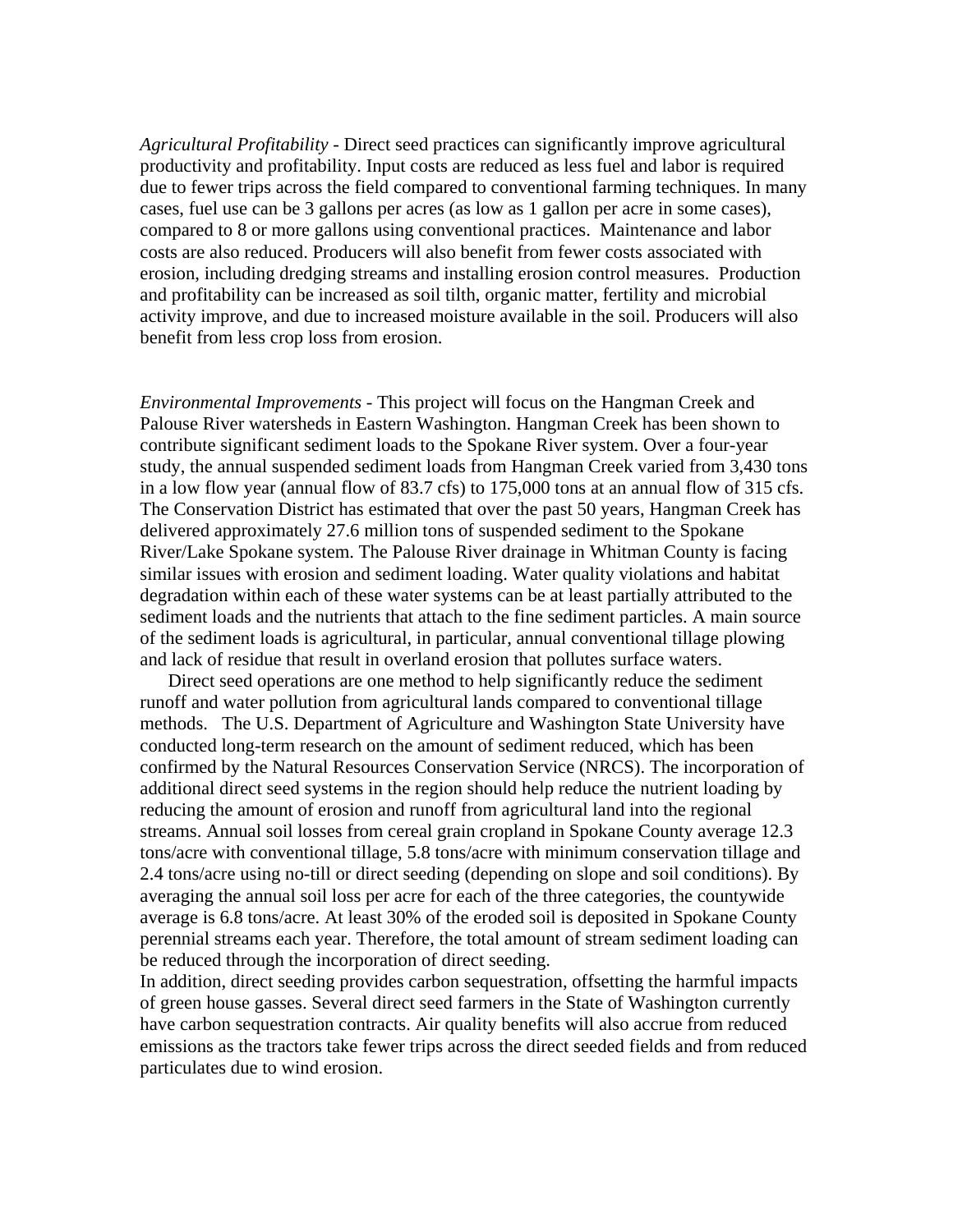# **2. Project Timeline**



| <b>Initial Proposal Submitted:</b>                | September 2007 |
|---------------------------------------------------|----------------|
| Project Selected for funding:                     | October 2007   |
| Project Details submitted:                        | November 2007  |
| Notice of Project Approval Forthcoming            | December 2007  |
| First Project Activity Completed at PNDSA Mtg.    | January 2008   |
| Contracts Signed by SCCD                          | May 14, 2008   |
| Contract signed by Commission                     | May 18, 2008   |
| Initial Notice of Fiscal Year 2008 funding Issues | July 28, 2008  |
| Final Notice of FY 08 funding Lost                | August 2008    |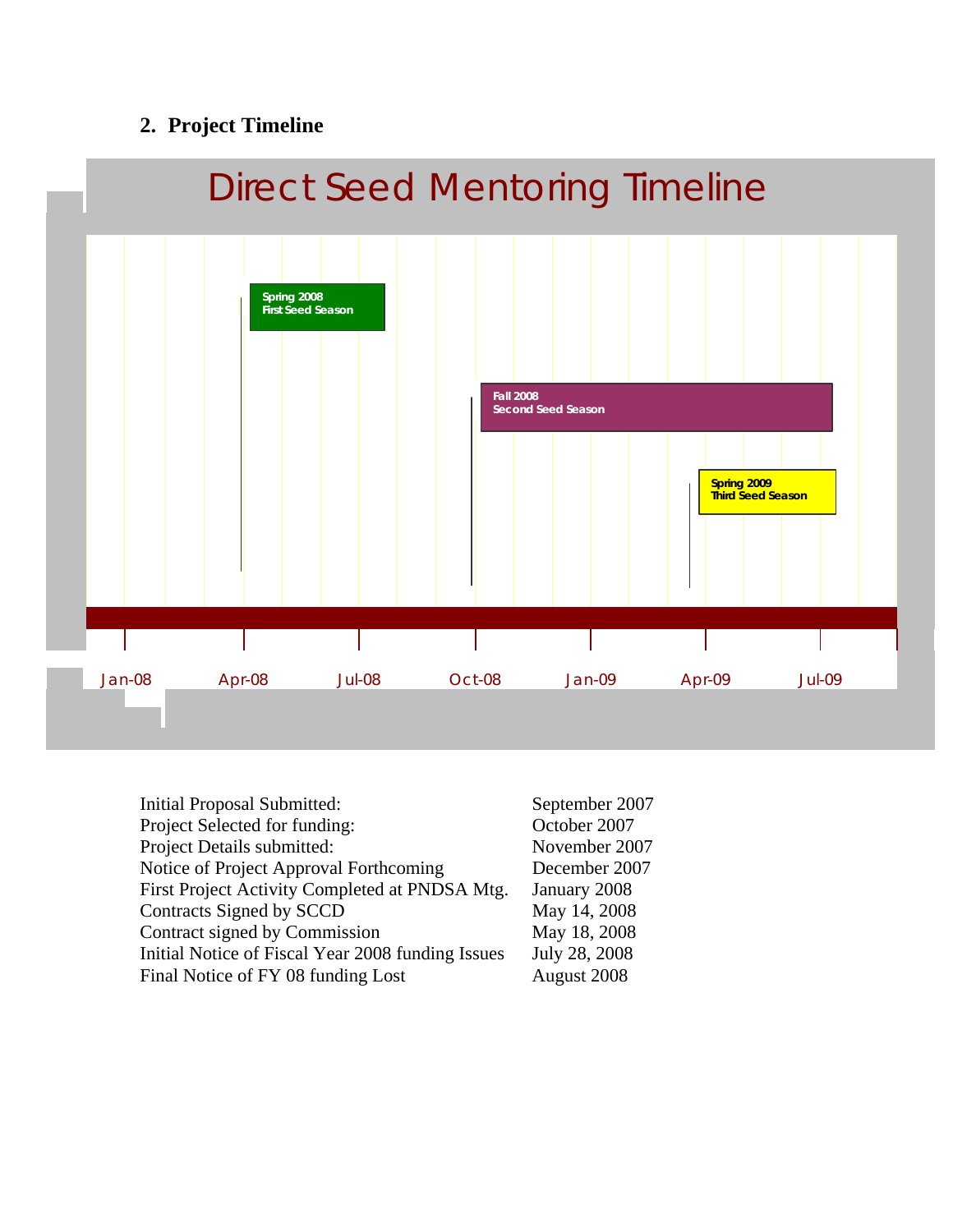- Project Inception January 2008
	- o SCCD purchased booth space at Pacific Northwest Direct Seed Association annual meeting in Kennewick, WA. Booth was dedicated to the advertisement and promotion of the upcoming Ag Pilots direct seed mentor program.
- Project Contracts received May 2008
- Spring 2008 seeding phase dropped due to contract process.
- July/August 2008 Notified that 2008 funding was lost after having only 6 weeks of fiscal year remaining once contract was signed.
- September 2008 Potential project participants backed out of fall seed season due to uncertain project funding and late harvest season.
- Fall 2008 Worked on revising budget and preparing for spring 2009 seed season.
- October 2008 March 2009 Mentor Program Direct Seed workshops in Colfax. (Averaged 35 attendees at each meeting)
- November 2008 Ag Pilots presentation made at the Clearwater Direct Seeders Meeting in Lewiston, ID.
- December 2008 Ag Pilots presentation made at the Colfax-Palouse Direct Seeders Meeting in Colfax, WA.
- Pacific Northwest Direct Seed Association Meeting in Kennewick, WA. Special breakfast session outlining the mentor program. Potential participants were taken to the conference.
- Spring 2009 Mentor Consulting and Custom Seeding
- Spring 2009 Economic Analysis of operations
- June 2009 Direct Seed field Day

## **3.**

## **A) Were project goals met?**

- The first goal of teaming successful mentors with interested producers was highly successful. The original concept was to find four mentors and four producers interested in participating in the program. The ultimate outcome was the participation of 8 mentors and 10 producers; a tremendous turn of events for the program and for the success of the pilot.
	- o Funding for the program was limited and the inclusion of the extra teams meant that additional funding was needed. The Spokane County Conservation District and the Washington State Department of Ecology each allowed the use of other project funds for the mentoring project. This was a huge success for the pilot as the mentoring program was recognized as a tool for moving the adoption of direct seed forward in the region.
- The second goal of having the teams in place for 3 consecutive seeding seasons was only partially successful. As mentioned in the project timeline above, seed season 1 and 2 were both removed from the pilot due to funding and contract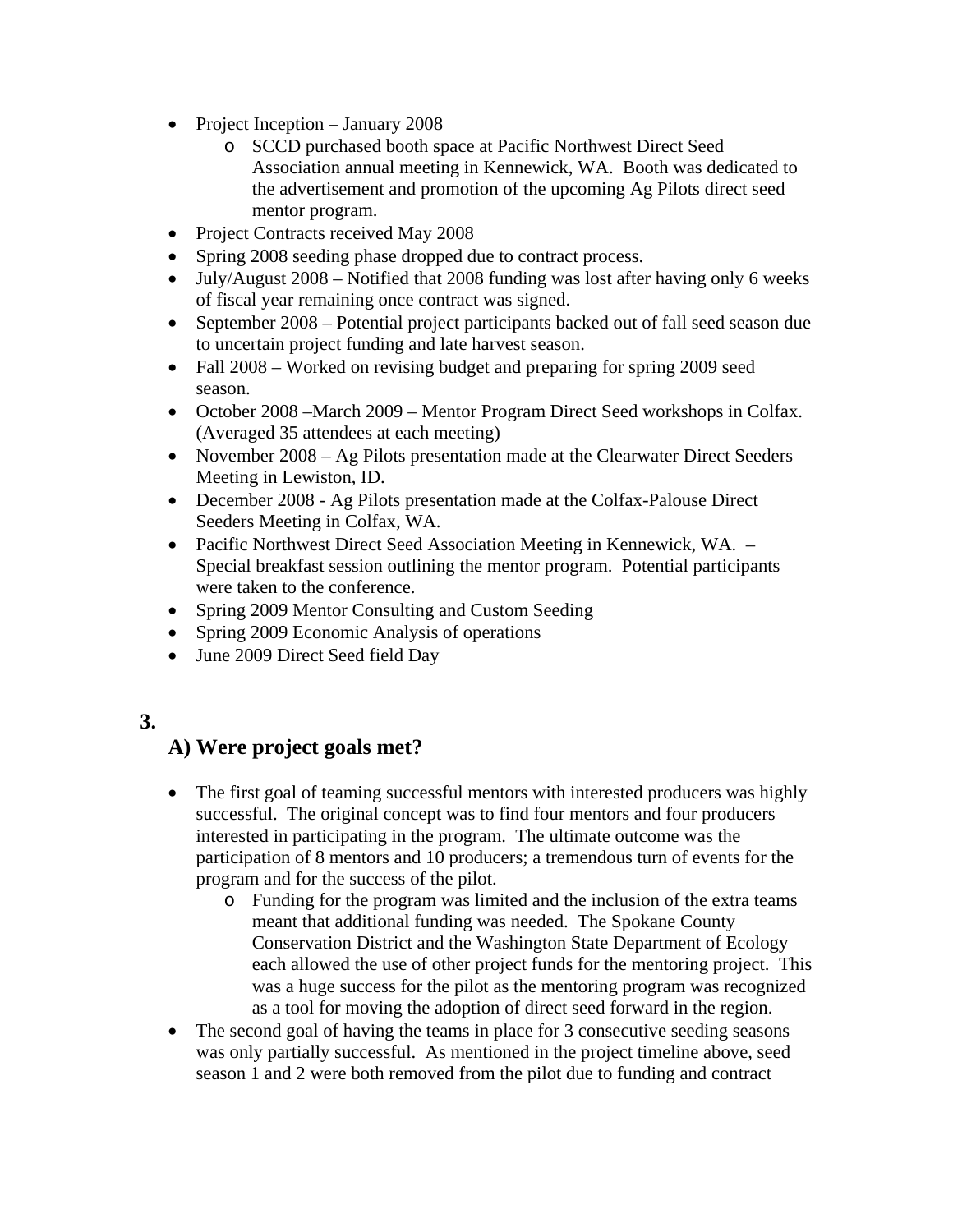difficulties. The final seed season was a great success once stable funding was established.

• The third goal of performing economic analysis on each operation has proven to be the biggest and most important part of the project. Interviews were conducted with each operation and University of Idaho Ag Economist Kate Painter has performed the analysis. The economic results can be seen in the Profitability section below.

## **B) Sustainability, Partnerships, and Profitability**

## **Sustainability**

The sustainability of the direct seed mentor project has a very positive future on the Palouse. It will, however encounter several obstacles that have the potential to slow the progress of the program.

Some of the barriers farmers face when making the decision to transition to direct seed systems are: tradition, resistance to change, landlord resistance, lack of federal funding for conservation programs, cost of machinery and perceived loss of yield.

When evaluating the potential of continuing the direct seed mentor program, the biggest challenge facing the program is finding a consistent funding mechanism. Without a source of funds, the program loses its incentive for some individuals to try direct seeding.

One solution to the problem is to set up a network of direct seed mentors that are willing, under the right circumstances, to perform custom seeding for others using their own equipment. This service would be performed at a cost of somewhere in the neighborhood of \$25-\$30/acre to the producer. The Pacific Northwest Direct Seed Association is developing a similar network for farmers to share information and work with each other on a voluntary basis if desired.

There is no doubt that with the success of the program to date it will continue if funding is established.

## **Project Partnerships Established**

The direct seed mentor program had some great successes one of which was the partnerships that were established throughout the program.

Dr. Hans Kok, Associate Professor and Extension Specialist for Conservation Tillage for Washington State University and the University of Idaho, was an integral part of the pilot program. He had past experience running mentoring programs in the midwest and provided invaluable knowledge to the program as it was implemented.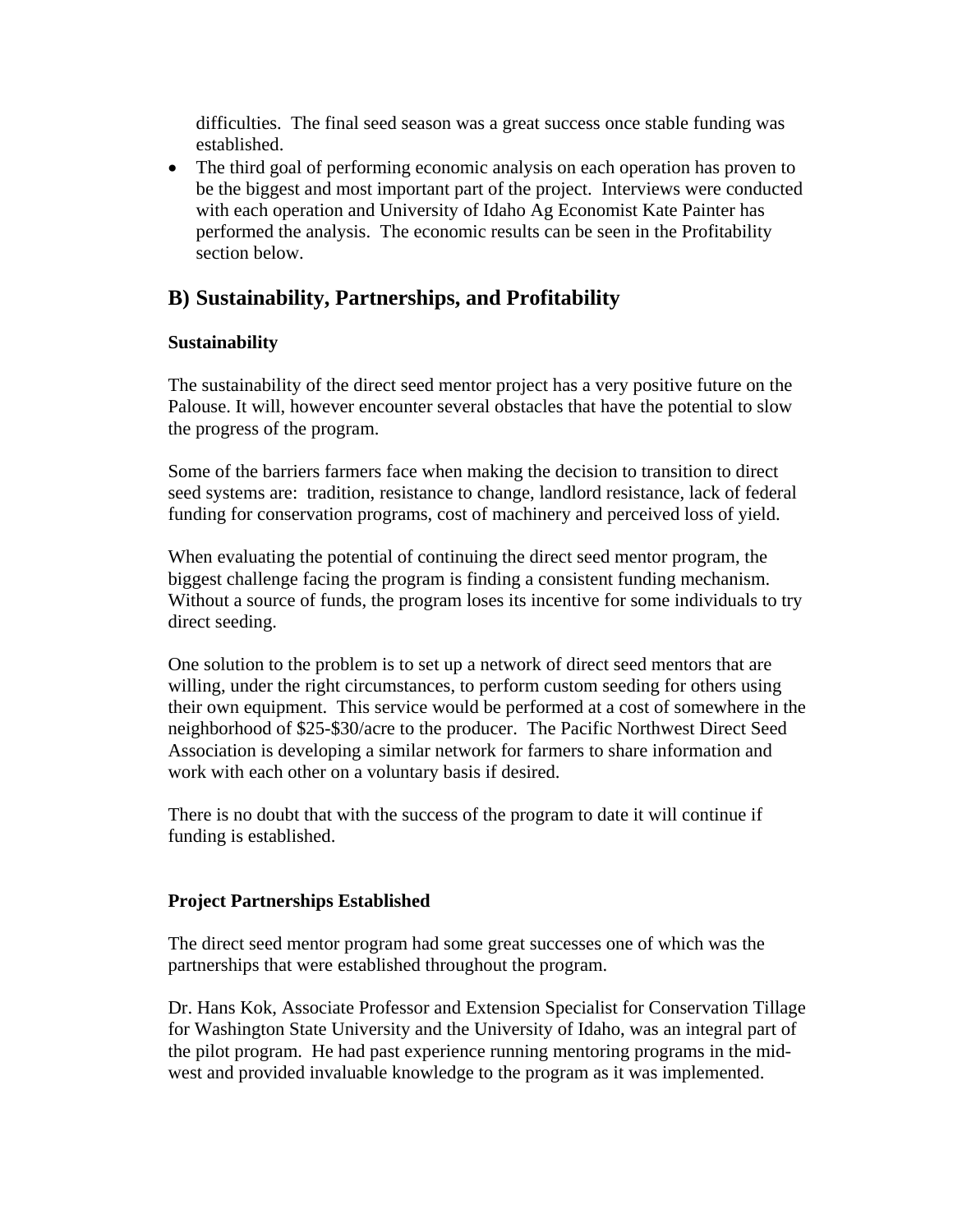The Pacific Northwest Direct Seed Association is the main trade group for the direct seed industry in the Pacific Northwest. Russ and Patt Evans, Co-Directors of the PNDSA, provided marketing and outreach expertise to the program which helped us educate producers and find the teams that ultimately participated in the program. They also organize the PNDSA Annual Convention in Kennewick, WA that some of our program participants attended as an educational opportunity.

The Palouse-Rock Lake Conservation District and the Palouse Conservation District both provided participants to the program and a direct seed tour was held in St. John, WA that featured the Mentoring Program participants in their area.

The Washington State Department of Ecology and the Spokane County Conservation District Water Resources staff both provided additional funding for the mentoring project. DOE has recognized the importance of the mentoring program and allowed the use of funds for the participation of two additional teams in the Latah Creek watershed in Spokane County.

### **Profitability**

The profitability of each producer in the program will be dependent on their decision making process if and when they decided to implement a direct seed system on their farm. What we know from our project is that each operation has its own philosophy on how to handle and manage their equipment fleet. There are wide variations in the cost of machinery depending on whether the producer purchases or leases new equipment on a yearly basis or if they own older equipment that they maintain with very little capital costs attributed to the operation.

In addition to the cost of machinery, producers that are leasing land on a crop share basis are faced with the reality that a landlord's income is based on gross revenue. This means that each operation must maximize the landlord's revenue by producing high yields. The landlords are sometimes skeptical about allowing a producer to transition their farm to direct seed if there is any chance of a reduction in yield potential. Although direct seed technology has evolved greatly over the last 20 years, there are still memories of direct seed and no-till farming failures that cost some producers in the region their farms.

If the producer is dedicated to Direct Seed, they understand that profitability is driven by reduced costs versus increased yields or stated another way *direct seed puts the emphasis on net income versus gross income*.

The tables below show the costs of machinery ownership and variable costs associated with the production of a spring grain crop.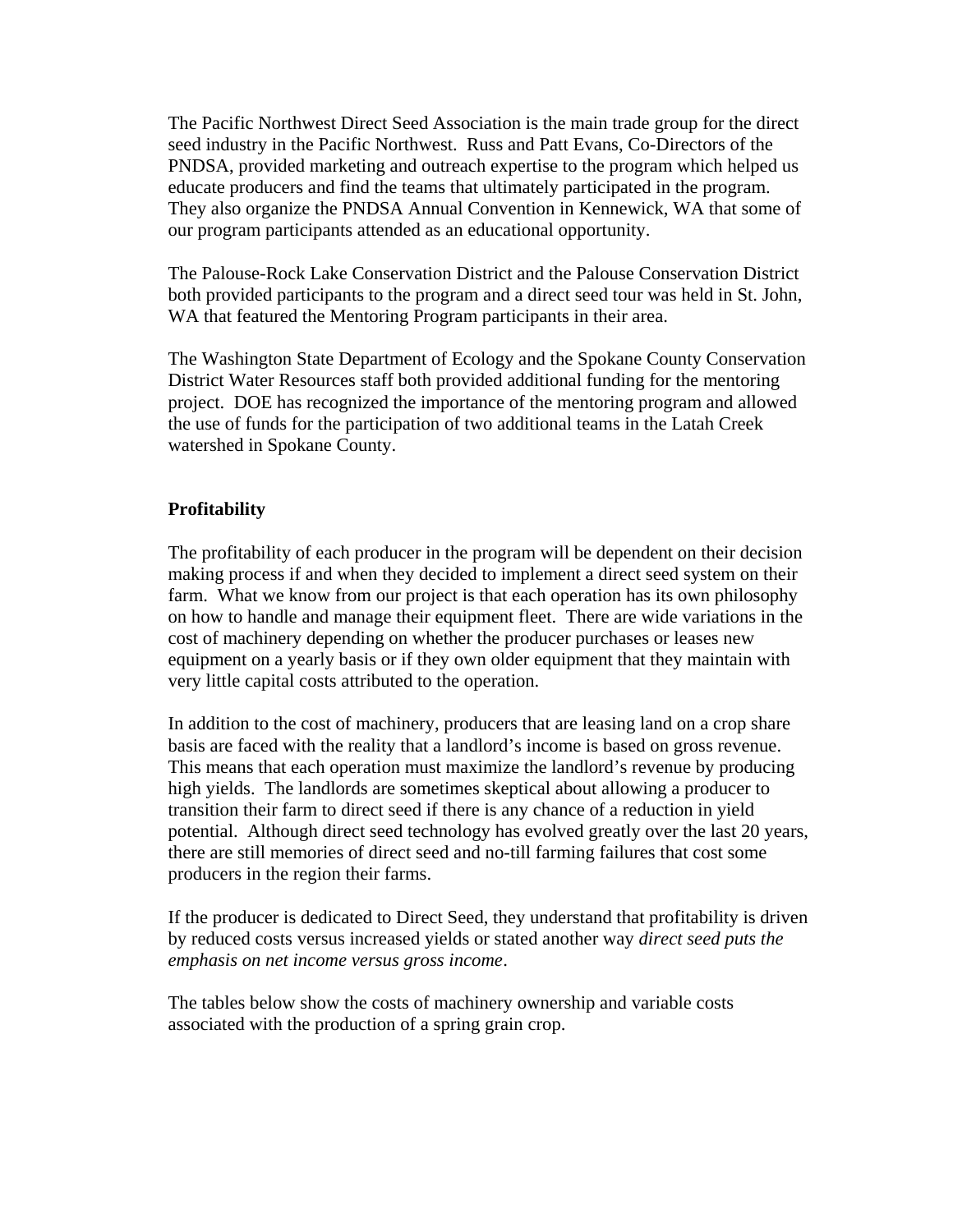#### **Producer #1**

#### **Machinery costs by implement:**

| <b>Operation</b>          | <b>Power Unit</b> | Implement       | Repair | Fuel &<br>Lube | <b>Fuel</b> | Lube<br>(5/acre) | Labor<br>$(\frac{1}{2})$ | <b>Capital Recovery</b><br>$(\frac{1}{2})$ | <b>THI</b><br>$(5/ \text{acre})$ | <b>Total Cost</b><br>(5/acre) | <b>Fuel Usage</b><br>(gal/ac) | Labor<br>(hr/ac) |
|---------------------------|-------------------|-----------------|--------|----------------|-------------|------------------|--------------------------|--------------------------------------------|----------------------------------|-------------------------------|-------------------------------|------------------|
|                           |                   |                 |        |                | Ŝ           |                  |                          |                                            |                                  |                               |                               |                  |
| Seed                      | Cat 75C           | 36' JD Drill    | 0.62   | 1.64           | 1.40        | 0.25             | 1.10                     | 0.56                                       | 0.06                             | 3.98                          | 0.70                          | 0.06             |
|                           |                   |                 |        |                | Ŝ           | Ś                |                          |                                            |                                  |                               |                               |                  |
| Harrow                    | Cat 75C           | 60' Harrow      | 0.37   | 1.10           | 0.93        | 0.16             | 0.73                     | 0.52                                       | 0.06                             | 2.78                          | 0.47                          | 0.04             |
|                           |                   | Caulking 36'    |        |                | Ŝ           |                  | Ŝ                        |                                            |                                  |                               |                               |                  |
| Cultivate                 | Cat 75C           | Cultivator      | 0.65   | 2.19           | 1.86        | 0.33             | 1.47                     | 0.83                                       | 0.09                             | 5.23                          | 0.93                          | 0.07             |
|                           |                   |                 |        |                | Ś           | Ś                | Ś                        |                                            |                                  |                               |                               |                  |
| Harrow                    | Cat 75C           | 60' Harrow      | 0.37   | 1.10           | 0.93        | 0.16             | 0.73                     | 0.52                                       | 0.06                             | 2.78                          | 0.47                          | 0.04             |
|                           |                   |                 |        |                | S           | S                | S                        |                                            |                                  |                               |                               |                  |
| Harrow                    | Cat 75C           | 60' Harrow      | 0.37   | 1.10           | 0.93        | 0.16             | 0.73                     | 0.52                                       | 0.06                             | 2.78                          | 0.47                          | 0.04             |
|                           |                   |                 |        | Ś              | Ś           | $\zeta$          | Ś                        |                                            |                                  |                               |                               |                  |
| Disk winter wheat stubble | Cat 75C           | Krause 30' disk | 0.72   | 2.19           | 1.86        | 0.33             | 1.47                     | 0.93                                       | 0.10                             | 5.40                          | 0.93                          | 0.07             |
|                           |                   |                 |        |                | Ś           | Ś                |                          |                                            |                                  |                               |                               |                  |
| Spray Roundup             | Cat 75C           | Rented sprayer  | 0.15   | 0.82           | 0.70        | 0.12             | 0.55                     | 0.26                                       | 0.03                             | 1.81                          | 0.35                          | 0.03             |
|                           | Combine SP        |                 |        | Ś              | Ś           | Ś                | Ś                        |                                            |                                  |                               |                               |                  |
| Harvest                   | unit              | none            | 1.67   | 3.86           | 3.28        | 0.58             | 2.75                     | 7.48                                       | 0.56                             | 16.31                         | 1.64                          | 0.14             |

| Machine operations for spring wheat: |            | Yield: 40bu/ac  |      |       |       |      |      |       |      |       |      |      |
|--------------------------------------|------------|-----------------|------|-------|-------|------|------|-------|------|-------|------|------|
|                                      |            |                 | \$   | Ş     | \$    | S    | \$   |       |      | S     | S    |      |
| Seed                                 | Cat 75C    | 36' JD Drill    | 0.62 | 1.64  | 1.40  | 0.25 | 1.10 | 0.56  | 0.06 | 3.98  | 0.70 | 0.06 |
|                                      |            |                 |      |       |       | \$   | \$   |       |      |       |      |      |
| Harrow                               | Cat 75C    | 60' Harrow      | 0.37 | 1.10  | 0.93  | 0.16 | 0.73 | 0.52  | 0.06 | 2.78  | 0.47 | 0.04 |
|                                      |            | Caulking 36'    |      | \$    |       |      | \$   |       |      |       |      |      |
| Cultivate                            | Cat 75C    | Cultivator      | 0.65 | 2.19  | 1.86  | 0.33 | 1.47 | 0.83  | 0.09 | 5.23  | 0.93 | 0.07 |
|                                      |            |                 |      |       |       | Ŝ    | Ŝ    |       |      |       |      |      |
| <b>Harrow</b>                        | Cat 75C    | 60' Harrow      | 0.37 | 1.10  | 0.93  | 0.16 | 0.73 | 0.52  | 0.06 | 2.78  | 0.47 | 0.04 |
|                                      |            |                 | Ś    |       | Ś     | Ś    | Ś    |       |      |       |      |      |
| <b>Harrow</b>                        | Cat 75C    | 60' Harrow      | 0.37 | 1.10  | 0.93  | 0.16 | 0.73 | 0.52  | 0.06 | 2.78  | 0.47 | 0.04 |
|                                      |            |                 |      | Ś     | Ś     | Ŝ    | \$   |       |      |       |      |      |
| Disk winter wheat stubble            | Cat 75C    | Krause 30' disk | 0.72 | 2.19  | 1.86  | 0.33 | 1.47 | 0.93  | 0.10 | 5.40  | 0.93 | 0.07 |
|                                      |            |                 |      |       | Ś     | Ś    | Ŝ    |       |      |       |      |      |
| Spray Roundup                        | Cat 75C    | Rented sprayer  | 0.15 | 0.82  | 0.70  | 0.12 | 0.55 | 0.26  | 0.03 | 1.81  | 0.35 | 0.03 |
|                                      | Combine SP |                 |      |       | \$    | \$   | Ś    |       |      |       |      |      |
| Harvest                              | unit       | none            | 1.67 | 3.86  | 3.28  | 0.58 | 2.75 | 7.48  | 0.56 | 16.31 | 1.64 | 0.14 |
|                                      |            |                 |      |       |       |      |      |       |      |       |      |      |
|                                      |            | Total:          | 4.93 | 14.00 | 11.90 | 2.10 | 9.53 | 11.61 | 1.00 | 41.07 | 5.95 | 0.48 |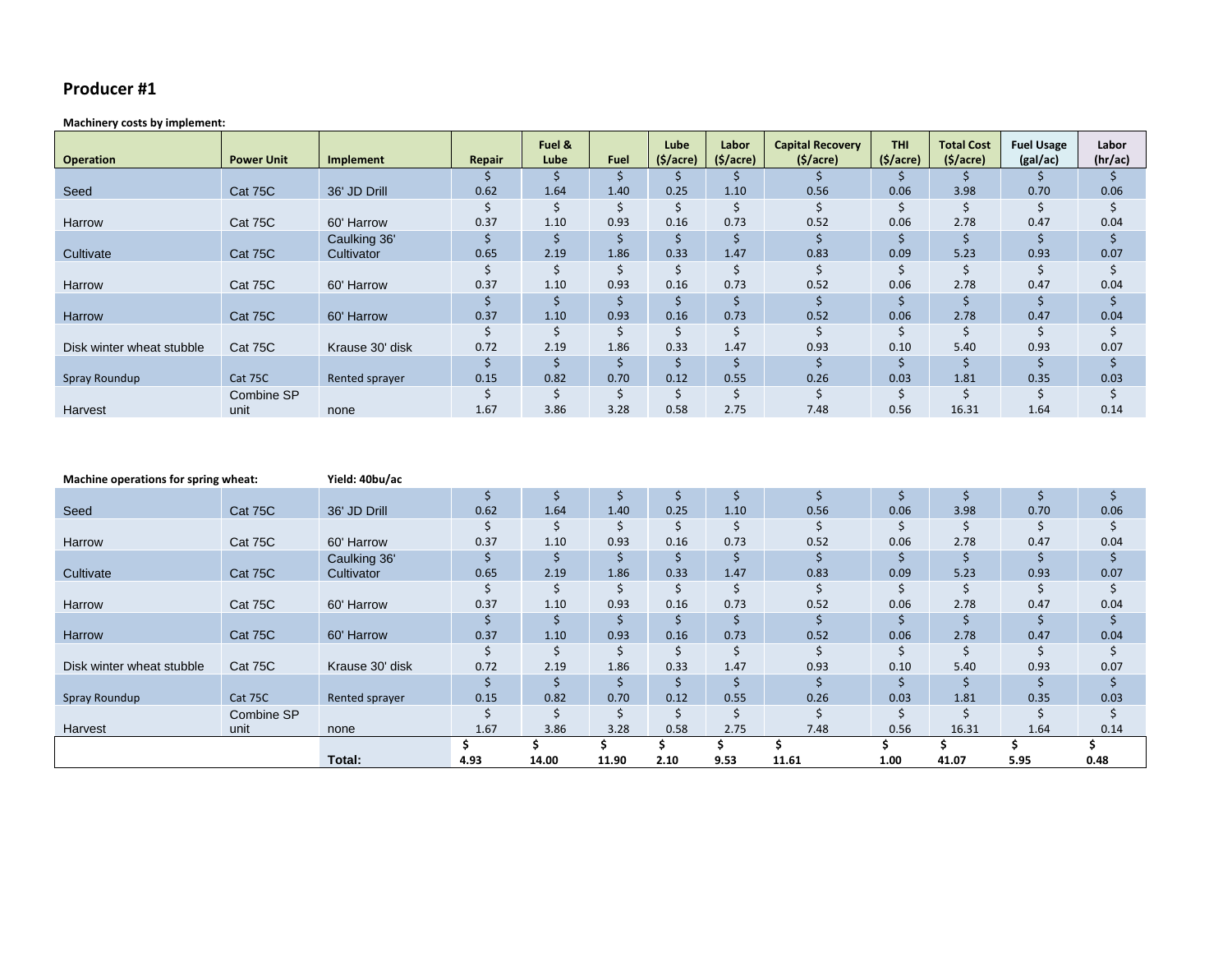#### **Mentor #1**

#### **Machinery Costs by Implement**

|                  |                      |                    |        |                        |      |                      |          |                         |            |                       | Fuel         |         |
|------------------|----------------------|--------------------|--------|------------------------|------|----------------------|----------|-------------------------|------------|-----------------------|--------------|---------|
|                  |                      |                    |        |                        |      | Lube                 | Labor    | <b>Capital Recovery</b> | <b>THI</b> | <b>Total Cost</b>     | <b>Usage</b> | Labor   |
| <b>Operation</b> | <b>Power Unit</b>    | Implement          | Repair | <b>Fuel &amp; Lube</b> | Fuel | $(\frac{1}{2})accre$ | (S/acre) | $(\frac{1}{2})accre)$   | (S/acre)   | $(\frac{1}{2})accre)$ | (gal/ac)     | (hr/ac) |
| <b>Harvest</b>   | JD 9770              |                    | \$1.50 | \$4.66                 | 3.96 | 0.70                 | \$2.20   | \$23.12                 | \$1.85     | \$33.33               | 1.98         | 0.11    |
| <b>Harvest</b>   | JD 9760              |                    | \$2.50 | \$4.45                 | 3.78 | 0.67                 | \$2.20   | \$14.22                 | \$1.15     | \$24.53               | 1.89         | 0.11    |
| <b>Spray</b>     | STX 385 HD WT        | Raven 100' Sprayer | \$0.14 | \$0.65                 | 0.55 | 0.10                 | \$0.37   | \$1.06                  | \$0.11     | \$2.33                | 0.28         | 0.02    |
| Seed             | STX 535 PRO Quadtrac | Eagle 5015         | \$1.00 | 2.71                   | 2.30 | 0.41                 | \$1.10   | \$7.21                  | \$0.77     | \$12.79               | 1.15         | 0.06    |

#### **Machine operations for spring grain:**

|                |               | Raven 100' |        |        |        |        |        |         |        |         |        |          |
|----------------|---------------|------------|--------|--------|--------|--------|--------|---------|--------|---------|--------|----------|
| <b>Spray</b>   | STX 385 HD WT | Sprayer    | \$0.14 | \$0.65 | \$0.55 | \$0.10 | \$0.37 | \$1.06  | \$0.11 | \$2.33  | \$0.28 | \$0.02   |
|                |               | Raven 100' |        |        |        |        |        |         |        |         |        |          |
| Spray          | STX 385 HD WT | Sprayer    | \$0.14 | \$0.65 | \$0.55 | \$0.10 | \$0.37 | \$1.06  | \$0.11 | \$2.33  | \$0.28 | \$0.02   |
|                |               | Raven 100' |        |        |        |        |        |         |        |         |        |          |
| <b>Spray</b>   | STX 385 HD WT | Sprayer    | \$0.14 | \$0.65 | \$0.55 | \$0.10 | \$0.37 | \$1.06  | \$0.11 | \$2.33  | \$0.28 | \$0.02\$ |
|                | STX 535 PRO   |            |        |        |        |        |        |         |        |         |        |          |
| <b>Seed</b>    | Quadtrac      | Eagle 5015 | \$1.00 | \$2.71 | \$2.30 | \$0.41 | \$1.10 | \$7.21  | \$0.77 | \$12.79 | \$1.15 | \$0.06   |
|                |               |            |        |        |        |        |        |         |        |         |        |          |
| <b>Harvest</b> | JD 9760       |            | \$1.25 | \$2.23 | \$1.89 | \$0.33 | \$1.10 | \$7.11  | \$0.58 | \$12.27 | \$0.95 | \$0.06   |
| <b>Harvest</b> | JD 9770       |            | \$0.75 | \$2.33 | \$1.98 | \$0.35 | \$1.10 | \$11.56 | \$0.93 | \$16.67 | \$0.99 | \$0.06   |
|                | <b>Total</b>  |            | \$3.42 | \$9.21 | \$7.83 | \$1.38 | \$4.40 | \$29.06 | \$2.60 | \$48.71 | \$3.92 | \$0.22   |
|                |               |            |        |        |        |        |        |         |        |         |        |          |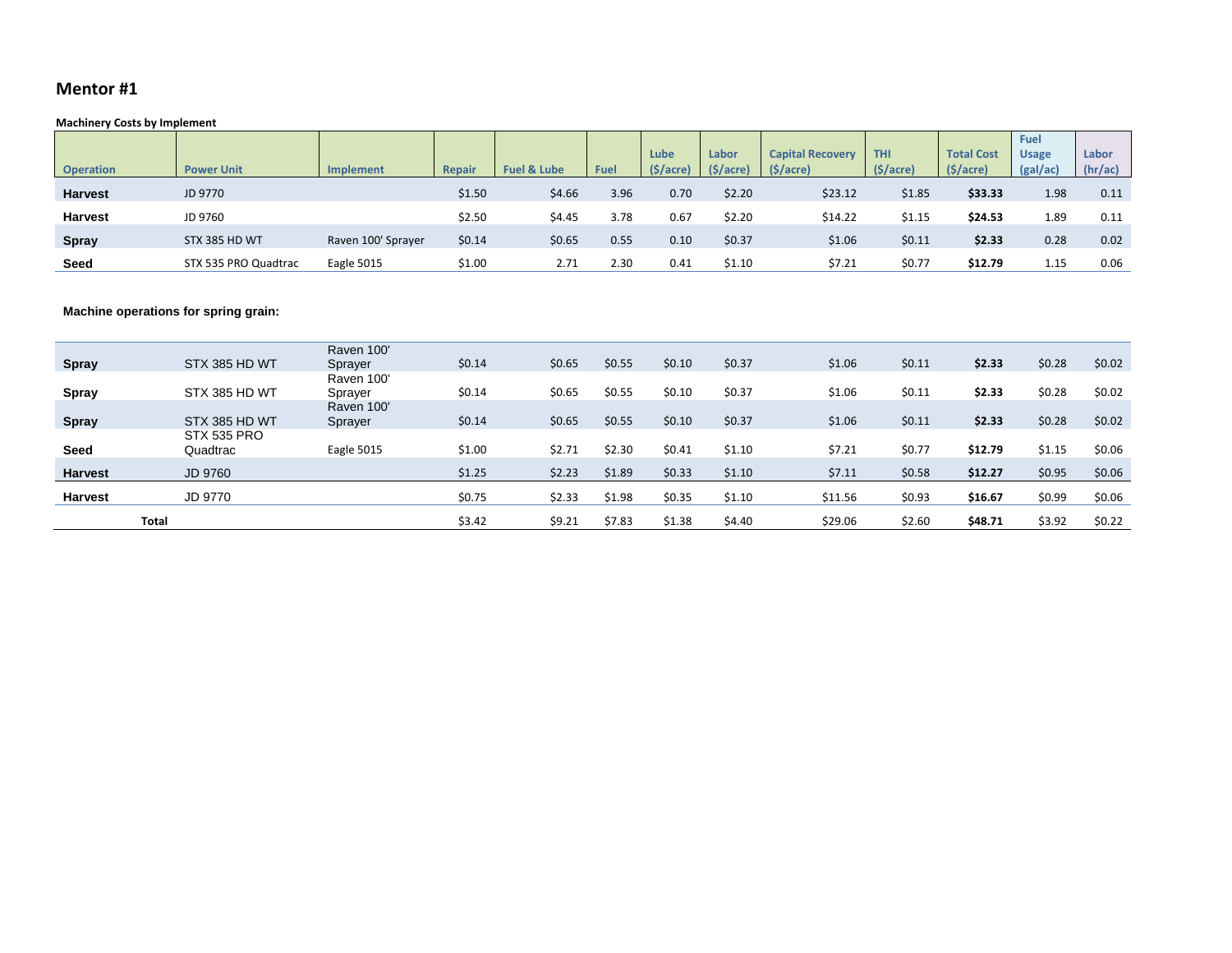The two operations show some interesting results. Producer #1 has a conventional farming operation that is utilizing slightly older machinery. His operation has a total variable cost of \$28.46/acre (Includes Fuel and Lube, Repairs, and Labor). Mentor #1's operation has a variable cost of \$17.03/acre or \$11.43/acre savings. The economic challenge for most producers is evident when looking at the capital recovery costs associated with these operations. Producer #1 has a \$17.45/acre savings over the direct seed operation when comparing the cost of the equipment being used.

The cost of harvest has proven to be a pivotal part of the evaluation. This provides a particular challenge since every farm, conventional or direct seed, needs to harvest their crops. In terms of evaluating the capital recovery cost of each farm, it is difficult to say that a high capital recovery cost is attributed to a direct seed operation when the largest capital cost they have is tied up in combines that do nothing more than harvest the crop.

In the examples above, Producer #1 has a capital recovery cost of \$11.61/acre of which \$7.48/acre is attributed to the harvest or combine ownership. Mentor #1 has a much higher capital recovery cost of \$29.06/acre of which \$18.67/acre is attributed to the combines he runs. The \$17.45/acre savings Producer #1 enjoys over Mentor #1's operation would be reduced by \$11.19/acre if we take the harvest operation out of the calculations.

On a project wide basis the economics of direct seed versus conventional farming comparisons show the following results:

- Direct Seed Cost savings of:
	- o \$.95/acre on Machinery Repairs
	- o \$4.32/acre on Fuel & Lube
	- o \$4.47/acre on Labor
- Conventional Operation Savings of:
	- o \$5.12/acre on Capital Recovery or Machinery Ownership Costs
	- o \$.36/acre on Taxes, Housing and Insurance Costs

After other miscellaneous cost savings are figured into each operation, the final results show a cost savings to Direct Seed Operations of \$9.02/acre.

To quote Dr. Kate Painter, Ag Economist for the University of Idaho, "Overall, total costs are \$9.00 less per acre for the direct seed group. Investment in direct seed machinery may represent one barrier for farmers wishing to switch to this technology. While it would improve profitability, they may not be able to cashflow purchases of powerful tractors and direct seed drills."

As can be seen by comparing these operations, there are many variables that will ultimately impact the decision making process and the profitability of a producer interested in transitioning to direct seed.

## **C. Successes and Challenges**

The Ag Pilots Direct Seed Mentoring Project was a great success. In the beginning it appeared that the biggest challenge would be finding program participants. In the end the biggest challenge was funding the number of teams that wanted in the program. Our goal was to have four teams and we finished the project with 8 mentors and 10 producers.

Early in the project we faced several challenges related to the funding cycle and the loss of FY 2008 funds. Since this was the startup phase of the project, we had to re-evaluate the project and proceed without some of the necessary funds to start the project. The Spokane Conservation District funded the bulk of the startup phase that was lost in the contract process.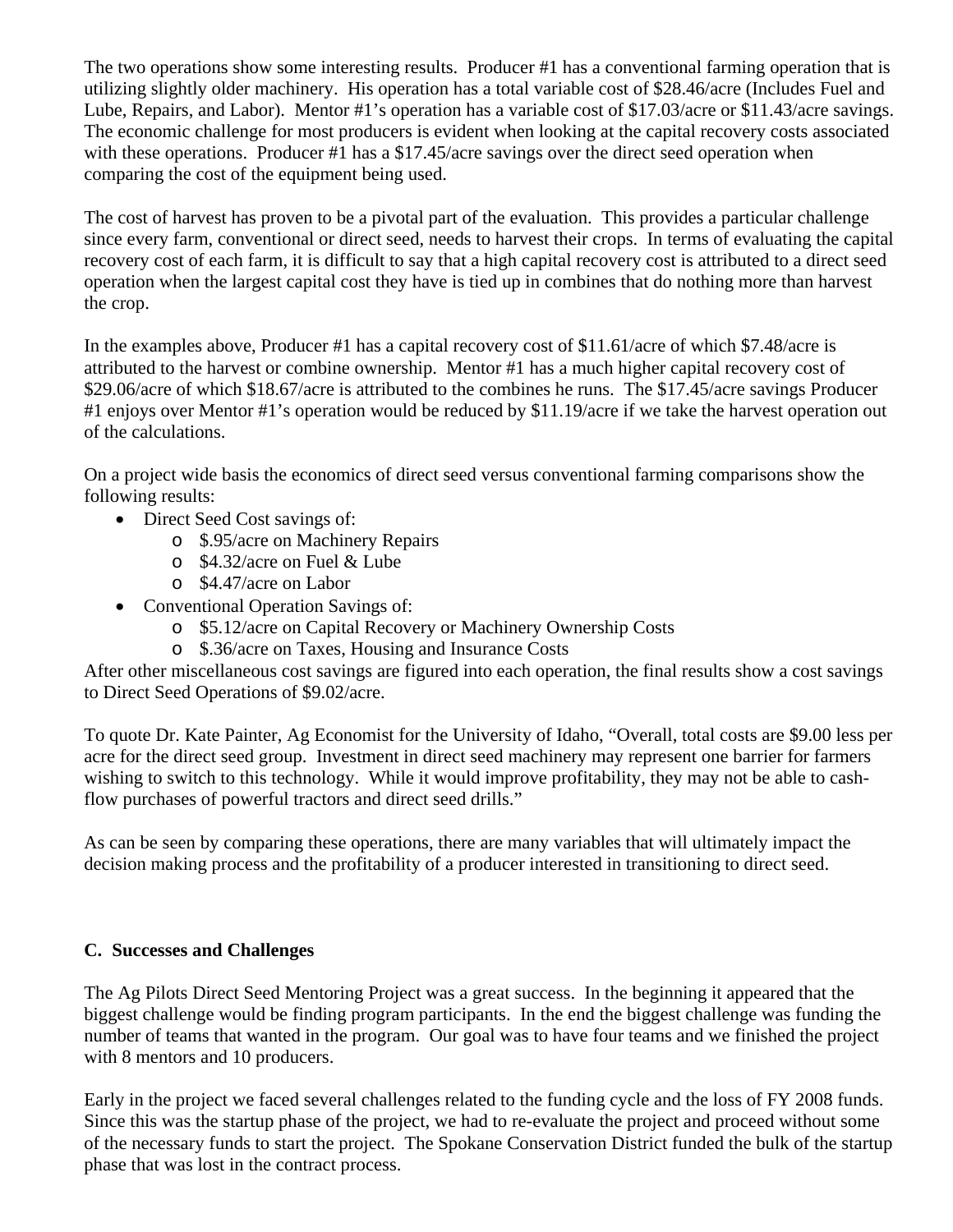Outside of the contract issues, the project didn't experience any other challenges that threatened its completion. In fact, the majority of the project proved to be a valuable and rewarding experience for everyone involved. Additional funding was received to expand the project to its current size and the Spokane Conservation District and Dr. Painter from the University of Idaho have agreed to proceed with the completion of full farm budgets including harvest 2009 yield data. This will be available late fall 2009.

The meetings held throughout the winter of 2008-2009 in Colfax were a great success with an average of 35 people in attendance at each meeting. For this being the first year of the direct seed meetings, it was great seeing so many interested farmers attending. The outreach efforts at the Pacific Northwest Direct Seed Association Annual meeting also gave the project some much needed visibility in early January and resulted in several individuals signing up for the program.

## **D. Project Direction and Future**

The Ag Pilots Direct Seed Mentoring project was completely dependent on the funds received from the State of Washington. With the funding cycle ending on June  $30<sup>th</sup>$ , 2009 the project is looking for another source of funding to continue the program. The Spokane Conservation District is reviewing several options to fund the program and will be applying for funding through the Department of Ecology in late October. We will be working with the PNDSA and WSU/UofI to move the project forward and to continue marketing the concept of direct seed mentoring.

## **4. Final Project Summary**

The Direct Seed Mentoring project had many great successes, few challenges, and an unbelievable response from the farm community in Eastern Washington.

The project included eight established direct seed mentors and 10 producers paying for 1,000 acres of direct seed on land not typically or currently being direct seeded. The economic analysis done showed a \$9.02/acre savings when transitioning to direct seed and one producer has indicated the desire to purchase a direct seed drill after just one season of being mentored due to a reduction in fertilizer costs of nearly \$11/acre.

The environmental benefits come in the form of reduce soil erosion and nutrient runoff into the regions streams. On a yearly basis, if the 1,000 acres is direct seeded, there will be a savings of over 4,400 tons of soil erosion and nutrient runoff in the region. This can be multiplied by the number of producers impacted by the success of this program that ultimately convert their operations to direct seed.

Though soil erosion is the most measurable environmental result of the program, there are large reductions in the amount of wind erosion on direct seed operations and the fuel consumption was reduced by 1/3 when converting to direct seed.